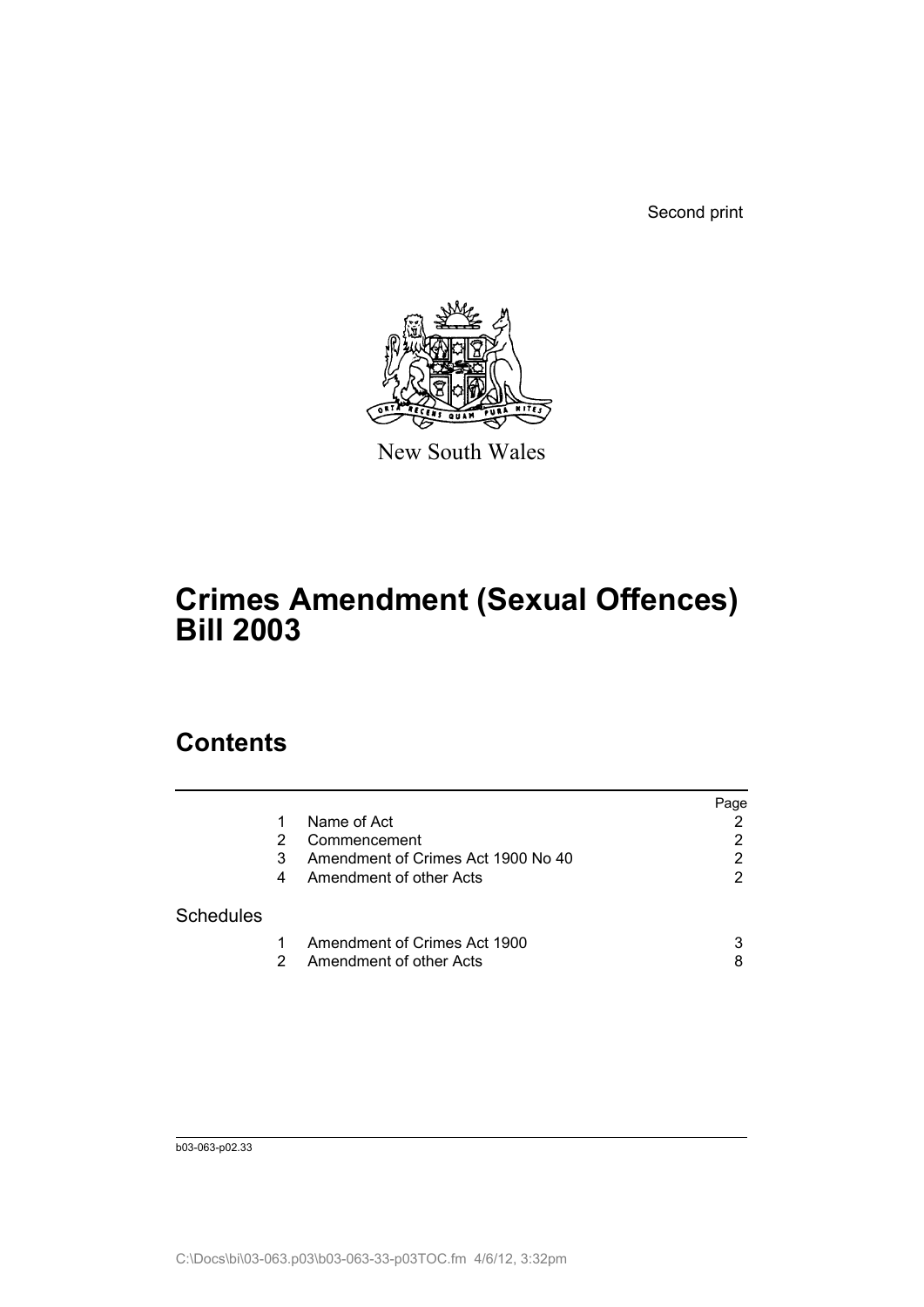Contents

Page

Contents page 2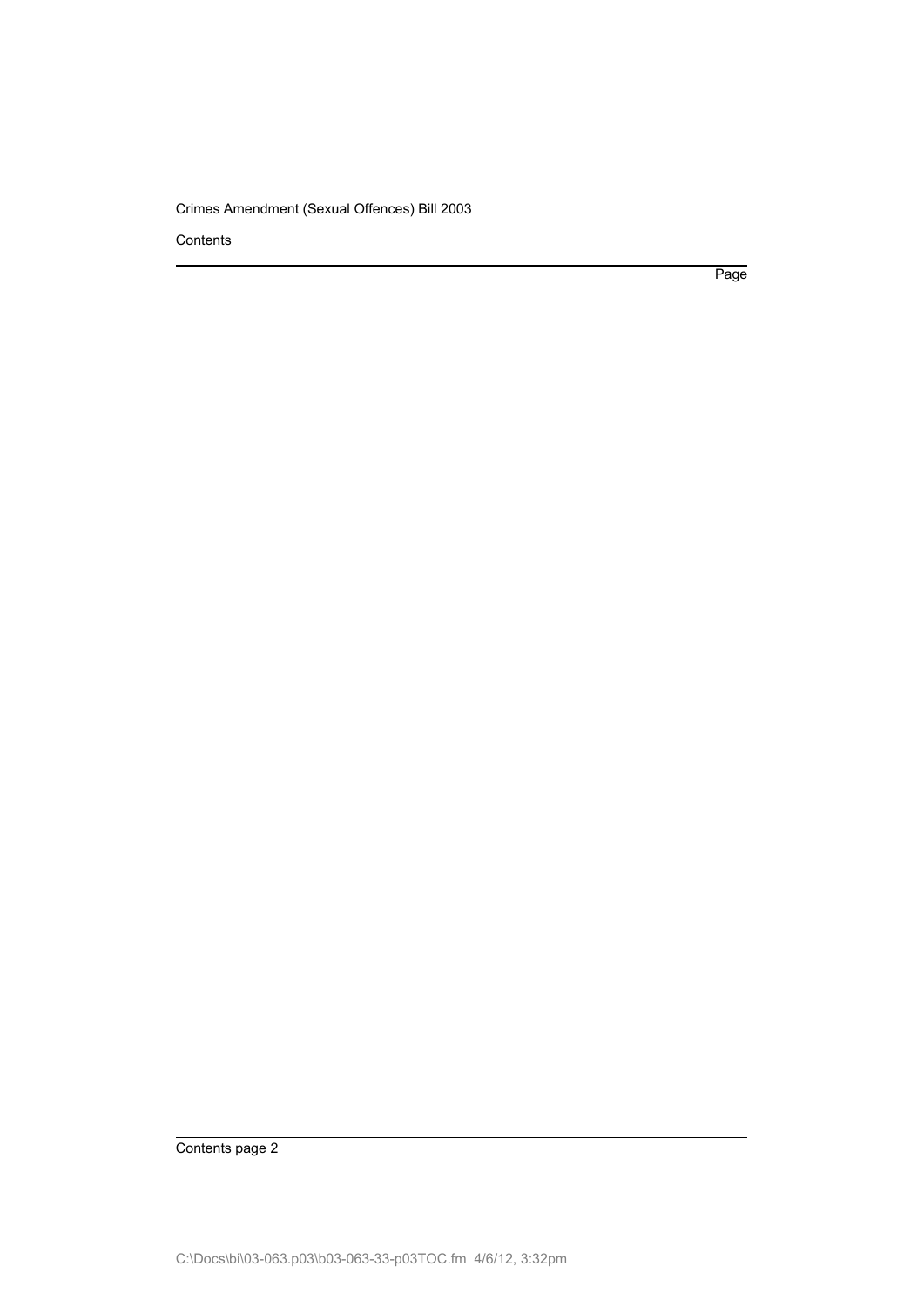*This PUBLIC BILL, originated in the LEGISLATIVE ASSEMBLY and, having this day passed, is now ready for presentation to the LEGISLATIVE COUNCIL for its concurrence.*

> *Clerk of the Legislative Assembly. Legislative Assembly,*



New South Wales

## **Crimes Amendment (Sexual Offences) Bill 2003**

Act No , 2003

An Act to amend the *Crimes Act 1900* to provide for the equal treatment of sexual offences against males and females and to increase the penalties for sexual offences against children; and for other purposes.

*EXAMINED*

*Chairman of Committees*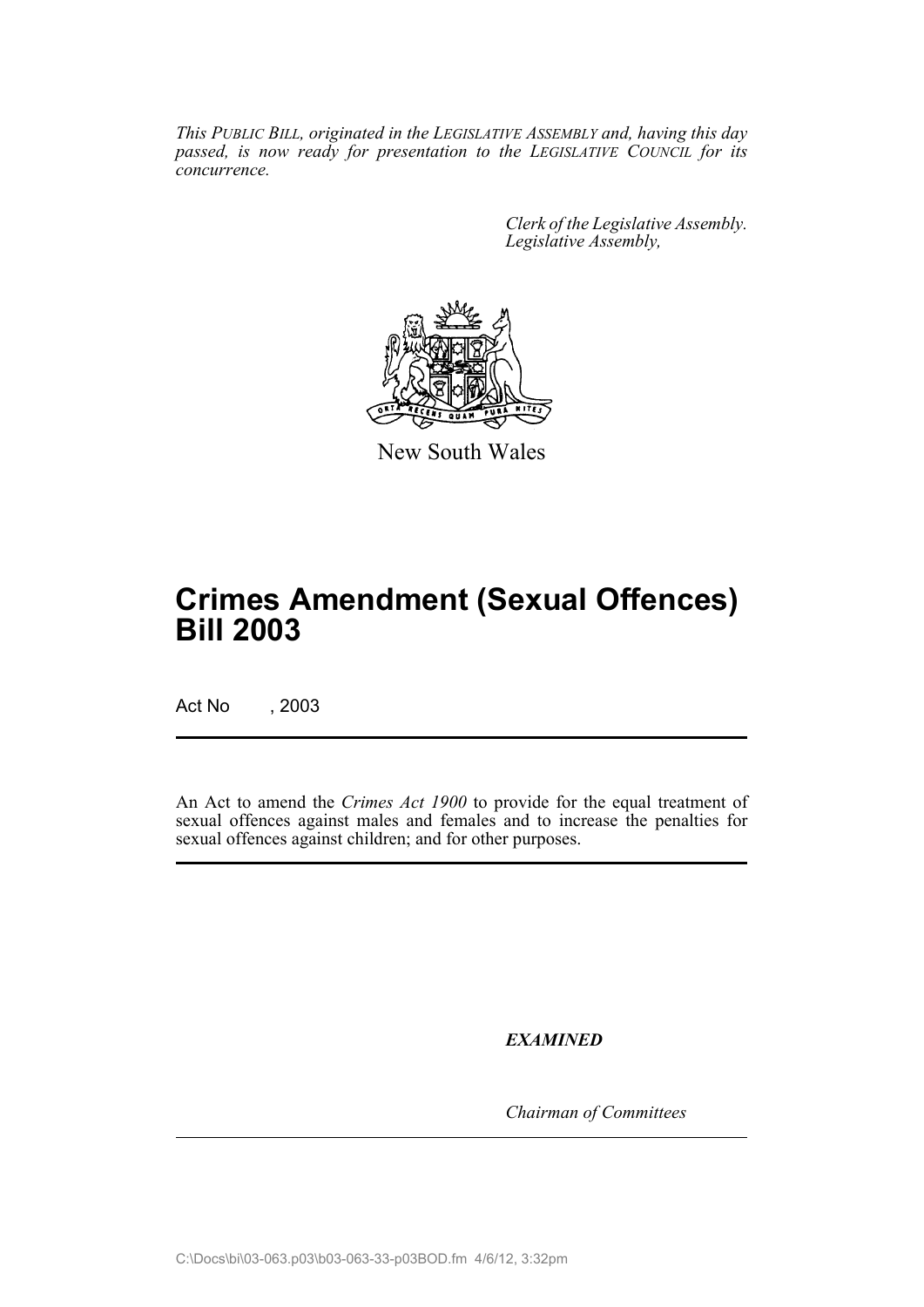<span id="page-3-3"></span><span id="page-3-2"></span><span id="page-3-1"></span><span id="page-3-0"></span>

| The Legislature of New South Wales enacts: |                                                                              | 1.      |
|--------------------------------------------|------------------------------------------------------------------------------|---------|
| 1                                          | Name of Act                                                                  | 2       |
|                                            | This Act is the Crimes Amendment (Sexual Offences) Act 2003.                 | 3       |
| 2                                          | Commencement                                                                 | 4       |
|                                            | This Act commences on a day to be appointed by proclamation.                 | 5       |
| 3                                          | <b>Amendment of Crimes Act 1900 No 40</b>                                    | 6       |
|                                            | The <i>Crimes Act 1900</i> is amended as set out in Schedule 1.              | 7       |
| 4                                          | <b>Amendment of other Acts</b>                                               | 8       |
|                                            | The Acts specified in Schedule 2 are amended as set out in that<br>Schedule. | 9<br>10 |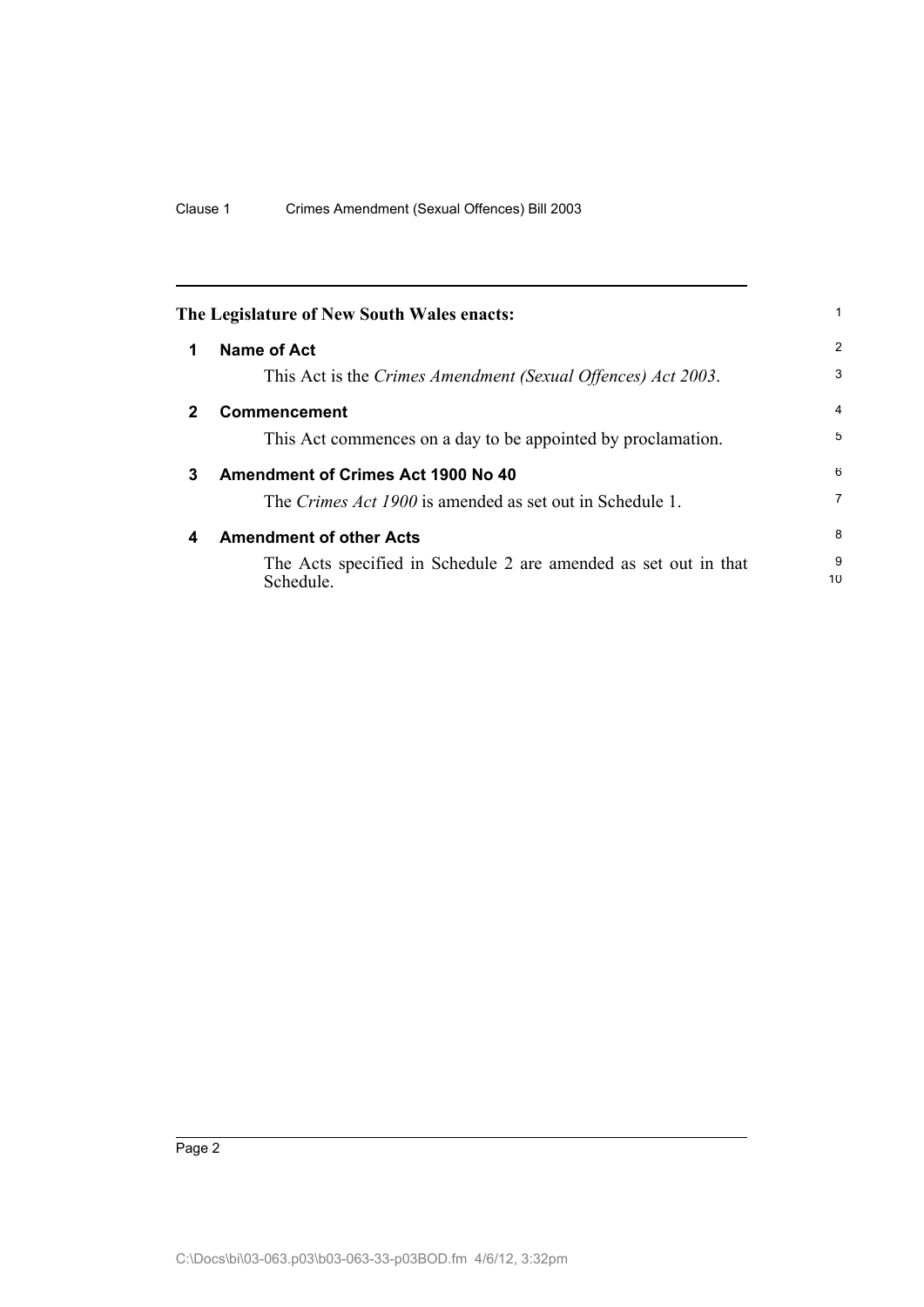Amendment of Crimes Act 1900 Schedule 1

l.

<span id="page-4-0"></span>

|       | <b>Schedule 1 Amendment of Crimes Act 1900</b>                                                                                                                     | 1<br>$\overline{2}$ |
|-------|--------------------------------------------------------------------------------------------------------------------------------------------------------------------|---------------------|
|       | (Section 3)                                                                                                                                                        |                     |
| [1]   | Section 61H Definition of "sexual intercourse" and other terms                                                                                                     | 3                   |
|       | Omit "sections 61H-66F" from section 61H (1) and (2) wherever<br>occurring.                                                                                        | 4<br>5              |
|       | Insert instead "this Division".                                                                                                                                    | 6                   |
| [2]   | <b>Section 61Q Alternative verdicts</b>                                                                                                                            | $\overline{7}$      |
|       | Omit "66C (1) or 66C (2)" from section 61Q (2).                                                                                                                    | 8                   |
|       | Insert instead " $66C$ (3) or $66C$ (4)".                                                                                                                          | 9                   |
| [3]   | <b>Section 61Q (3)</b>                                                                                                                                             | 10                  |
|       | Omit ", 66C (1) or 66C (2)". Insert instead "or 66C".                                                                                                              | 11                  |
| [4]   | <b>Section 61R Consent</b>                                                                                                                                         | 12                  |
|       | Insert "(or any other mistaken belief about the nature of the act induced by<br>fraudulent means)" after "purposes" in section $61R(2)(a1)$ .                      | 13<br>14            |
| $[5]$ | Section 62 Carnal knowledge-proof                                                                                                                                  | 15                  |
|       | Omit the section.                                                                                                                                                  | 16                  |
| [6]   | Section 63 Common law offences of rape and attempted rape<br>abolished                                                                                             | 17<br>18            |
|       | Insert at the end of the section:                                                                                                                                  | 19                  |
|       | Parts 1 and 19 of the Eleventh Schedule make provision with<br>(2)<br>respect to rape and other former sexual offences.                                            | 20<br>21            |
| [7]   | Sections 64, 69, 70, 78E and 78T                                                                                                                                   | 22                  |
|       | Omit the sections and insert them, as clauses numbered 50, 51, 52, 53 and<br>54, after clause 49 in Part 19 of the Eleventh Schedule (as inserted by this<br>Act). | 23<br>24<br>25      |
| [8]   | Section 66 Procuring etc carnal knowledge by fraud                                                                                                                 | 26                  |
|       | Omit the section.                                                                                                                                                  | 27                  |

Page 3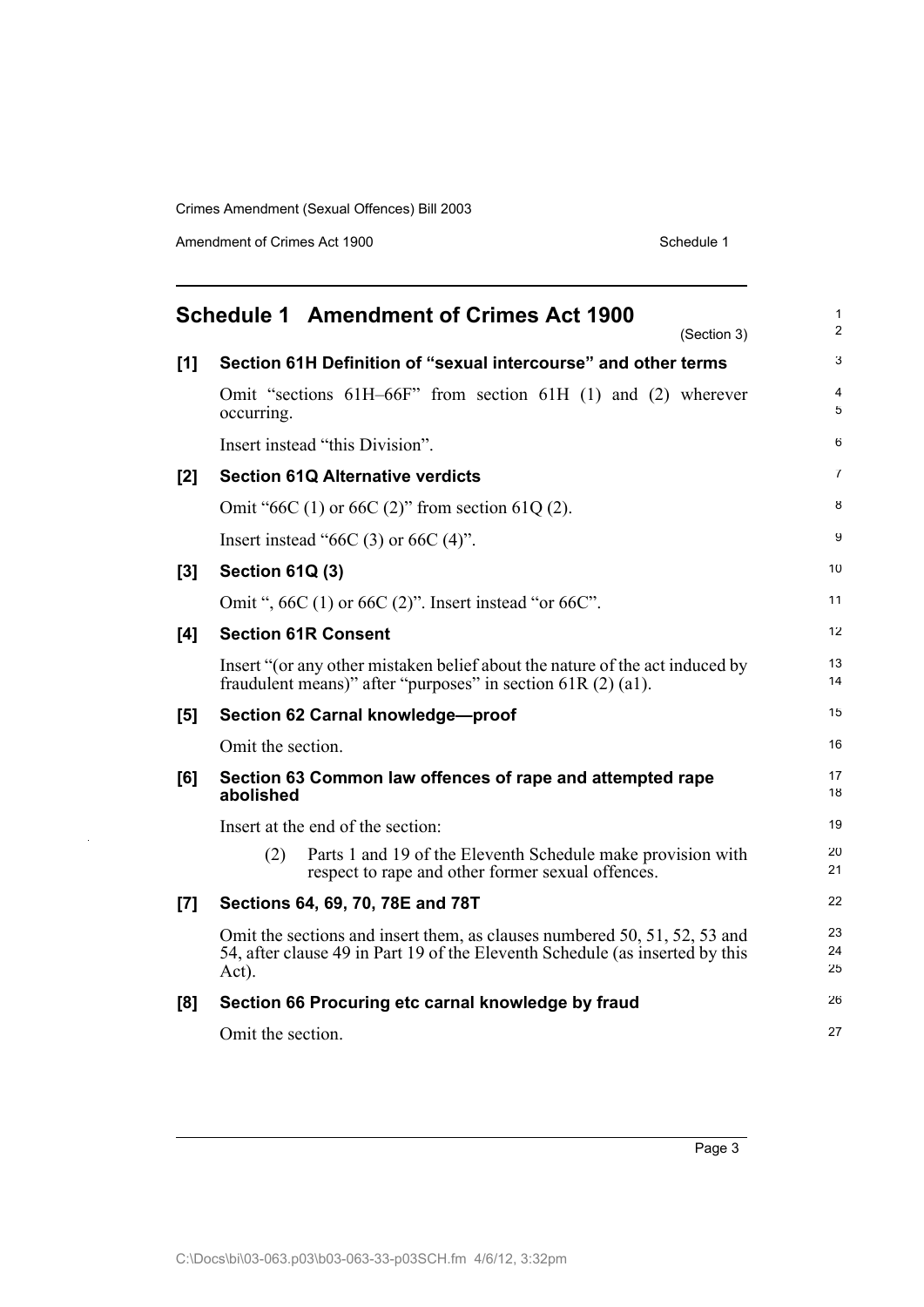Schedule 1 Amendment of Crimes Act 1900

## **[9] Section 66C** Omit the section. Insert instead: **66C Sexual intercourse—child between 10 and 16** (1) **Child between 10 and 14** Any person who has sexual intercourse with another person who is of or above the age of 10 years and under the age of 14 years is liable to imprisonment for 16 years. (2) **Child between 10 and 14—aggravated offence** Any person who has sexual intercourse with another person who is of or above the age of 10 years and under the age of 14 years in circumstances of aggravation is liable to imprisonment for 20 years. (3) **Child between 14 and 16** Any person who has sexual intercourse with another person who is of or above the age of 14 years and under the age of 16 years is liable to imprisonment for 10 years. (4) **Child between 14 and 16—aggravated offence** Any person who has sexual intercourse with another person who is of or above the age of 14 years and under the age of 16 years in circumstances of aggravation is liable to imprisonment for 12 years. (5) In this section, *circumstances of aggravation* means circumstances in which: (a) at the time of, or immediately before or after, the commission of the offence, the alleged offender maliciously inflicts actual bodily harm on the alleged victim or any other person who is present or nearby, or (b) at the time of, or immediately before or after, the commission of the offence, the alleged offender threatens to inflict actual bodily harm on the alleged victim or any other person who is present or nearby by means of an offensive weapon or instrument, or (c) the alleged offender is in the company of another person or persons, or 1 2 3 4 5 6 7 8 9 10 11 12 13 14 15 16 17 18 19 20 21 22 23 24 25 26 27 28 29 30 31 32 33 34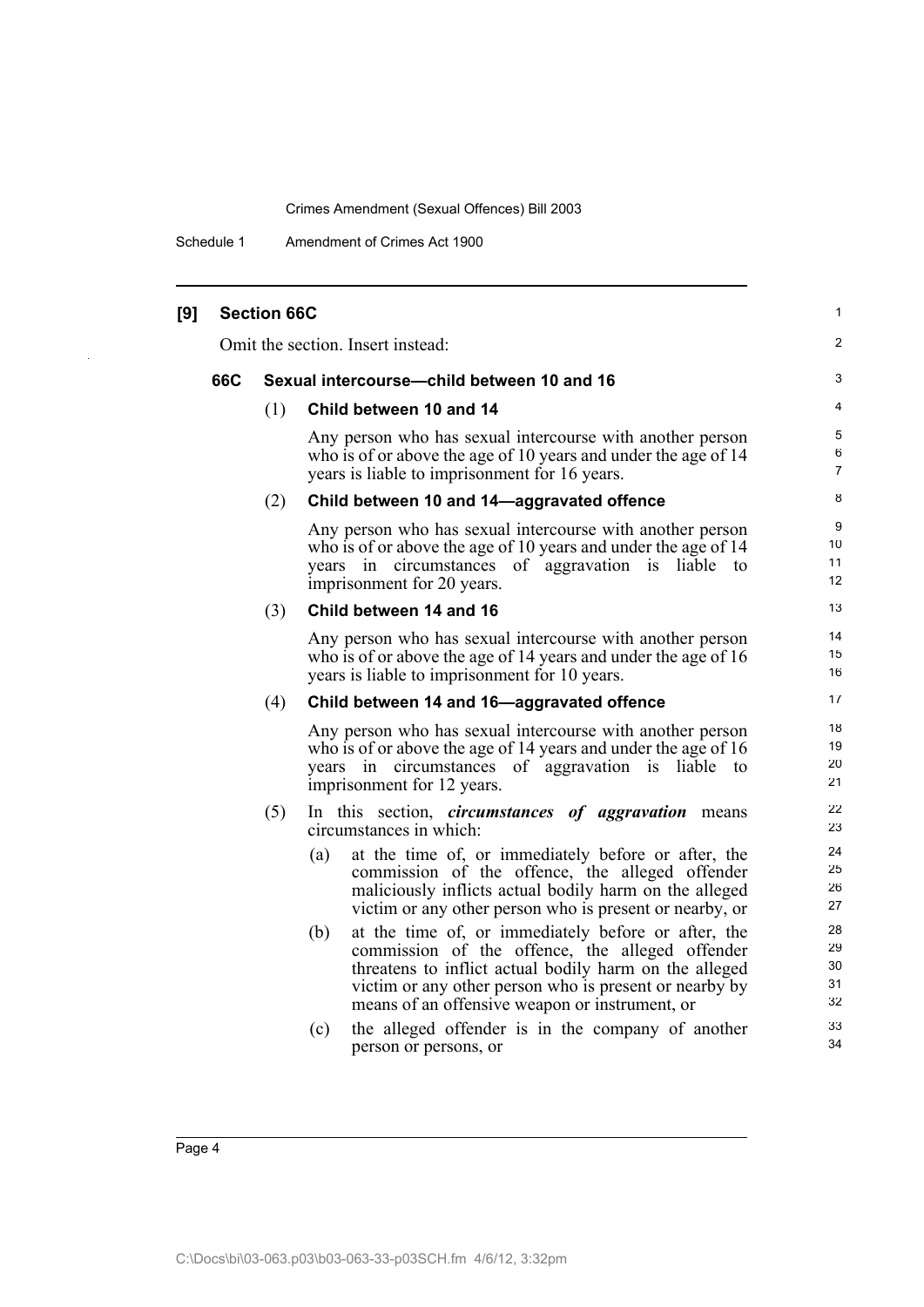Amendment of Crimes Act 1900 Schedule 1

 $\hat{\mathcal{A}}$ 

 $\bar{\beta}$ 

|        |    |                   | (d)<br>the alleged victim is (whether generally or at the time of<br>the commission of the offence) under the authority of<br>the alleged offender, or                                                                                                                                                                                                                                                                                            | 1<br>$\overline{2}$<br>3               |
|--------|----|-------------------|---------------------------------------------------------------------------------------------------------------------------------------------------------------------------------------------------------------------------------------------------------------------------------------------------------------------------------------------------------------------------------------------------------------------------------------------------|----------------------------------------|
|        |    |                   | the alleged victim has a serious physical disability, or<br>(e)                                                                                                                                                                                                                                                                                                                                                                                   | 4                                      |
|        |    |                   | (f)<br>the alleged victim has a serious intellectual disability,<br>or                                                                                                                                                                                                                                                                                                                                                                            | 5<br>6                                 |
|        |    |                   | the alleged offender took advantage of the alleged<br>(g)<br>victim being under the influence of alcohol or a drug in<br>order to commit the offence.                                                                                                                                                                                                                                                                                             | $\overline{7}$<br>8<br>9               |
| $[10]$ |    |                   | <b>Section 66E Alternative verdicts</b>                                                                                                                                                                                                                                                                                                                                                                                                           | 10                                     |
|        |    |                   | Omit "16 years" from section 66E (1) (a). Insert instead "14 years".                                                                                                                                                                                                                                                                                                                                                                              | 11                                     |
| [11]   |    |                   | Section 66E (1A) and (1B)                                                                                                                                                                                                                                                                                                                                                                                                                         | 12                                     |
|        |    |                   | Insert after section $66E(1)$ :                                                                                                                                                                                                                                                                                                                                                                                                                   | 13                                     |
|        |    | (1A)              | Where on the trial of a person for an offence under section<br>$66C$ (2) or $66C$ (4) the jury is not satisfied that the accused is<br>guilty of the offence charged, but is satisfied on the evidence<br>that the accused is guilty of an offence under section $66C(1)$<br>or $66C$ (3), it may find the accused not guilty of the offence<br>charged but guilty of the latter offence, and the accused is<br>liable to punishment accordingly. | 14<br>15<br>16<br>17<br>18<br>19<br>20 |
|        |    | (1B)              | Where on the trial of a person for an offence under section<br>$66C(1)$ or $66C(2)$ the jury is not satisfied that the accused is<br>guilty of the offence charged, but is satisfied on the evidence<br>that the accused is guilty of an offence under section $66C(3)$<br>or $66C$ (4), it may find the accused not guilty of the offence<br>charged but guilty of the latter offence, and the accused is<br>liable to punishment accordingly.   | 21<br>22<br>23<br>24<br>25<br>26<br>27 |
| $[12]$ |    | <b>Section 73</b> |                                                                                                                                                                                                                                                                                                                                                                                                                                                   | 28                                     |
|        |    |                   | Omit sections 73–75. Insert instead:                                                                                                                                                                                                                                                                                                                                                                                                              | 29                                     |
|        | 73 |                   | Sexual intercourse by teacher                                                                                                                                                                                                                                                                                                                                                                                                                     | 30                                     |
|        |    | (1)               | Any teacher who has sexual intercourse with a pupil of the<br>teacher who is of or above the age of 16 years and under the<br>age of 17 years is liable to imprisonment for 8 years.                                                                                                                                                                                                                                                              | 31<br>32<br>33                         |

Page 5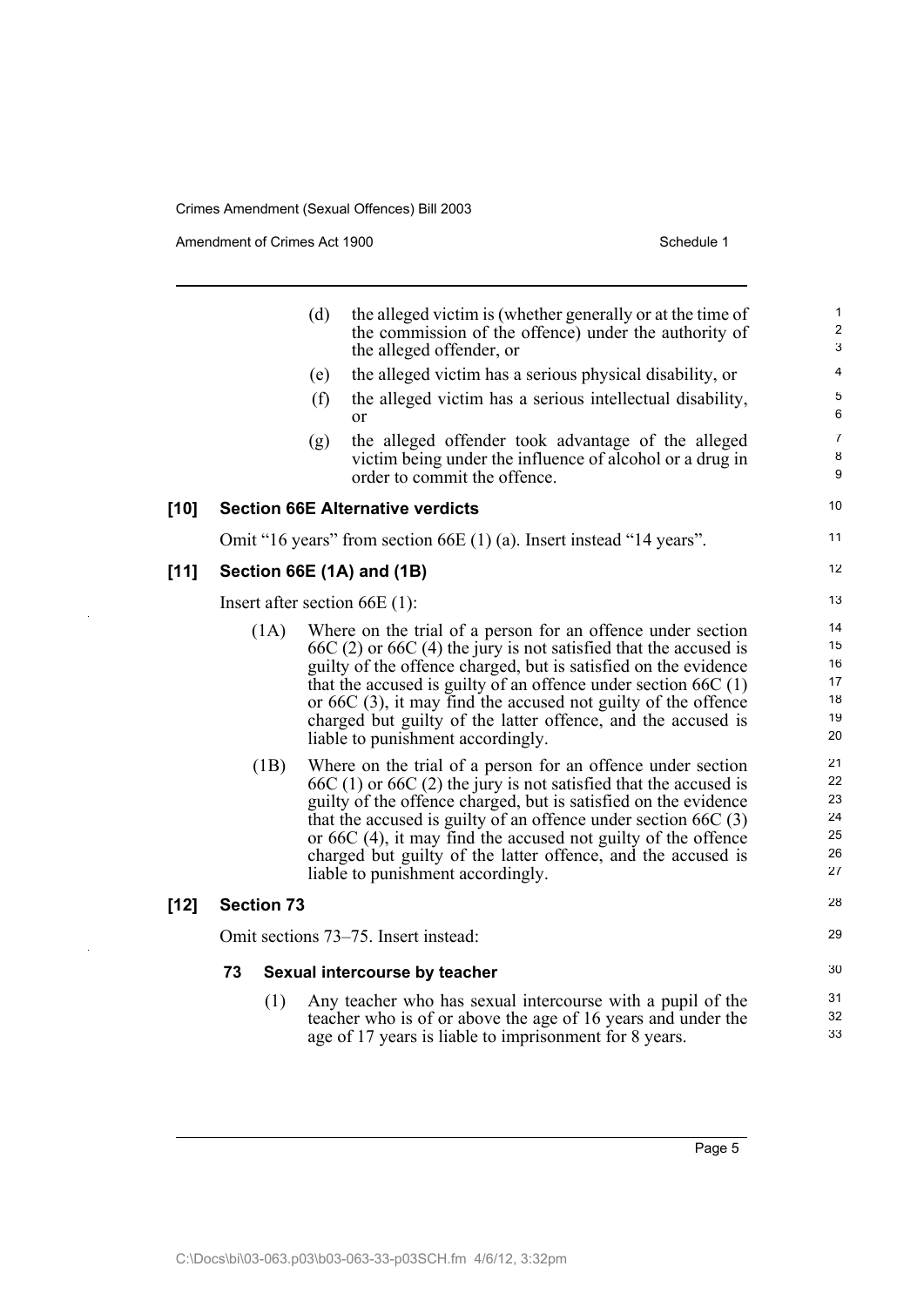|        | (2)                         | Any person who attempts to commit an offence under<br>subsection (1) is liable to the penalty provided for the<br>commission of the offence.                                                                              | $\mathbf{1}$<br>$\overline{2}$<br>3 |
|--------|-----------------------------|---------------------------------------------------------------------------------------------------------------------------------------------------------------------------------------------------------------------------|-------------------------------------|
|        | (3)                         | A teacher does not commit an offence under this section if the<br>teacher and the pupil to whom the charge relates were, at the<br>time the offence is alleged to have been committed, married<br>to each other.          | 4<br>5<br>6<br>$\overline{7}$       |
| $[13]$ |                             | Section 77 Consent no defence in certain cases                                                                                                                                                                            | 8                                   |
|        |                             | Omit "Except as provided by subsection $(2)$ , the" from section 77 $(1)$ .                                                                                                                                               | 9                                   |
|        |                             | Insert instead "The".                                                                                                                                                                                                     | 10                                  |
| $[14]$ | <b>Section 77 (2)</b>       |                                                                                                                                                                                                                           | 11                                  |
|        |                             | Omit the subsection.                                                                                                                                                                                                      | 12                                  |
| $[15]$ | <b>Section 78A</b>          |                                                                                                                                                                                                                           | 13                                  |
|        |                             | Omit the section. Insert instead:                                                                                                                                                                                         | 14                                  |
|        | <b>78A</b><br><b>Incest</b> |                                                                                                                                                                                                                           | 15                                  |
|        | (1)                         | Any person who has sexual intercourse with a close family<br>member who is of or above the age of 16 years is liable to<br>imprisonment for 7 years.                                                                      | 16<br>17<br>18                      |
|        | (2)                         | For the purposes of this section, a <i>close family member</i> is a<br>parent, son, daughter, sibling (including a half-brother or half-<br>sister), grandparent or grandchild, being such a family<br>member from birth. | 19<br>20<br>21<br>22                |
| $[16]$ |                             | <b>Section 78B Incest attempts</b>                                                                                                                                                                                        | 23                                  |
|        |                             | Omit "Whosoever, being a male, attempts to commit any offence under<br>section 78A, shall be".                                                                                                                            | 24<br>25                            |
|        | section 78A is".            | Insert instead "Any person who attempts to commit an offence under                                                                                                                                                        | 26<br>27                            |
| $[17]$ |                             | Section 78D Removal from guardianship etc                                                                                                                                                                                 | 28                                  |
|        | Omit the section.           |                                                                                                                                                                                                                           | 29                                  |
|        |                             |                                                                                                                                                                                                                           |                                     |

 $\ddot{\phantom{a}}$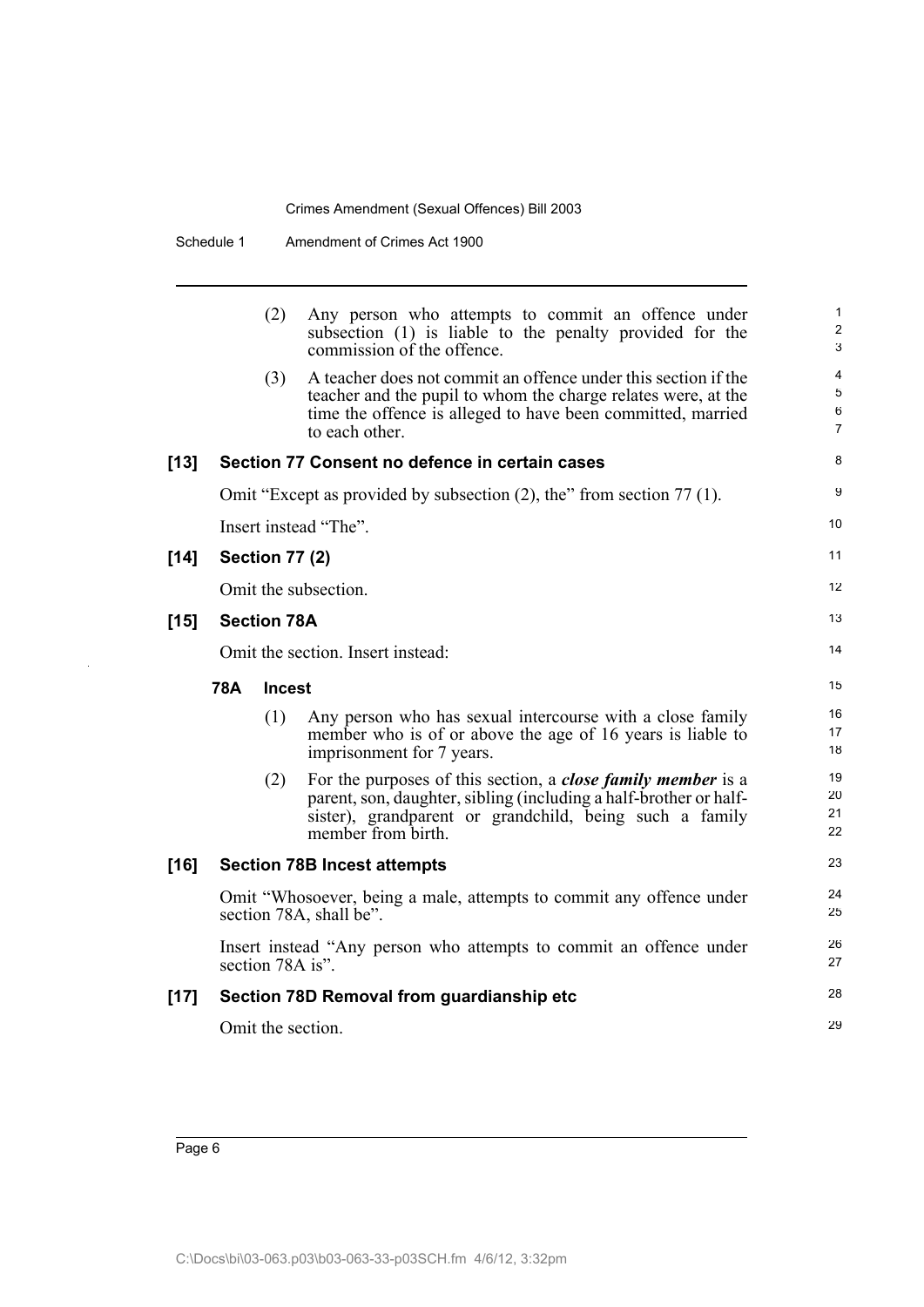Amendment of Crimes Act 1900 Schedule 1

l.

l,

| $[18]$ | Sections 78G, 78J, 78K, 78L, 78N, 78O, 78P, 78Q and 78R                                                                                                                                                                                                      | 1                      |
|--------|--------------------------------------------------------------------------------------------------------------------------------------------------------------------------------------------------------------------------------------------------------------|------------------------|
|        | Omit the sections.                                                                                                                                                                                                                                           | 2                      |
| [19]   | <b>Section 80AA</b>                                                                                                                                                                                                                                          | 3                      |
|        | Insert after section 80A:                                                                                                                                                                                                                                    | 4                      |
|        | <b>80AA</b><br>Referral to child protection agency                                                                                                                                                                                                           | 5                      |
|        | On conviction of a person for an offence under this Division,<br>the court may refer the matter to an appropriate child<br>protection agency if the person against whom or with whom<br>the offence was committed is under the authority of the<br>offender. | 6<br>7<br>8<br>9<br>10 |
| $[20]$ | Section 91D Promoting or engaging in acts of child prostitution                                                                                                                                                                                              | 11                     |
|        | Omit "Except where the child and the other person alleged to have<br>participated in the act of child prostitution are both male, a person" from<br>section $91D(2)$ .                                                                                       | 12<br>13<br>14         |
|        | Insert instead "A person".                                                                                                                                                                                                                                   | 15                     |
| [21]   | <b>Eleventh Schedule Savings and transitional provisions</b>                                                                                                                                                                                                 | 16                     |
|        | Insert after Part 18:                                                                                                                                                                                                                                        | 17                     |
|        | Part 19<br><b>Crimes Amendment (Sexual Offences)</b><br><b>Act 2003</b>                                                                                                                                                                                      | 18<br>19               |
|        | 49<br>Defence under section 77 (2)                                                                                                                                                                                                                           | 20                     |
|        | Section 77 (2), as in force before its repeal by the Crimes<br>Amendment (Sexual Offences) Act 2003, continues to apply to<br>offences committed before its repeal.                                                                                          | 21<br>22<br>23         |